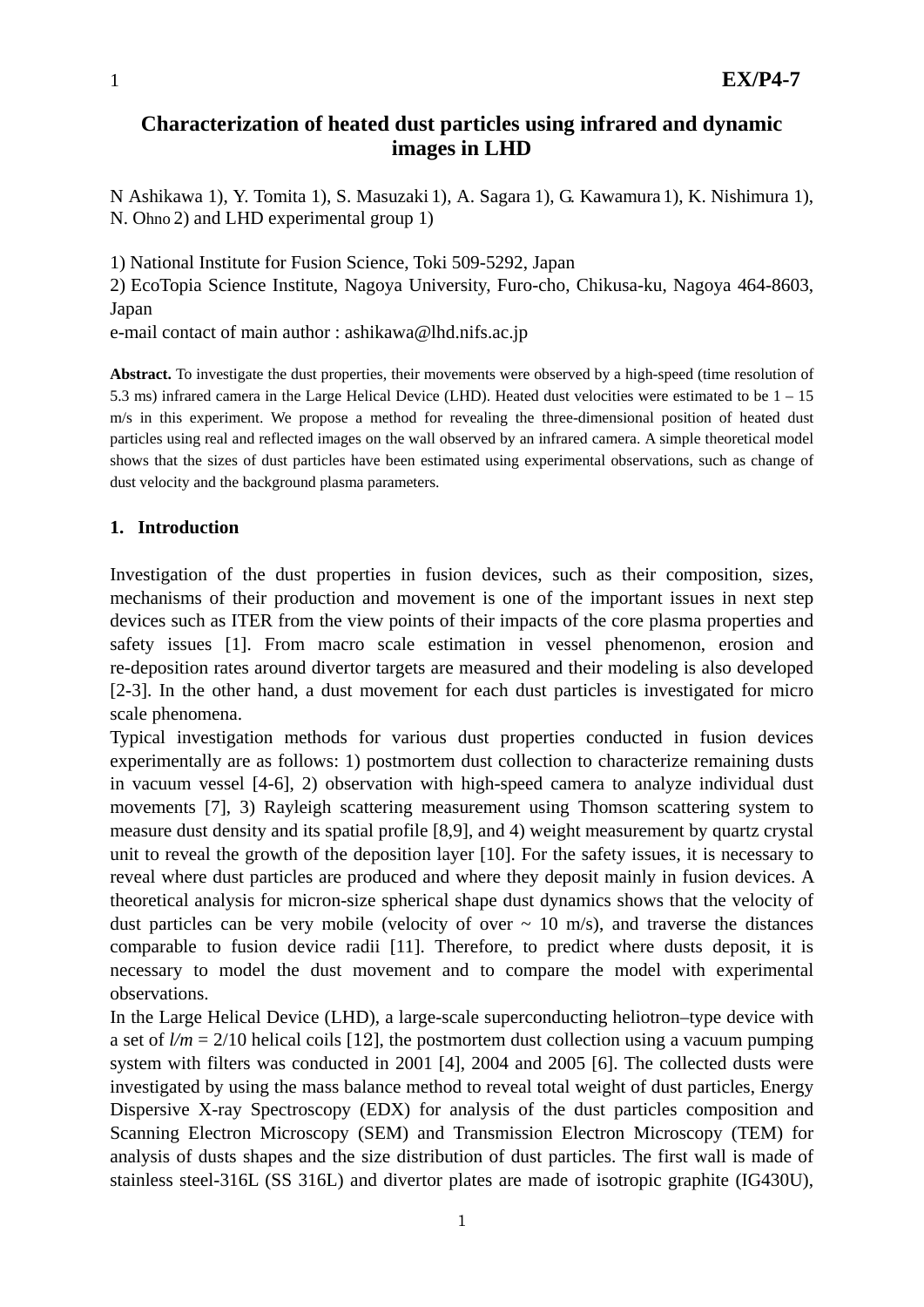respectively. Usually the wall temperature during plasma operation, GDC, and boronization is room temperature and it rises up to 368K when wall baking by hot water is conducted [13, 14]. Mainly two types of dust elements have been observed, and one is spherical-shaped and the other is irregular-shaped dusts. The dominant material of the former type dusts is carbon, and that for the later type is iron. The sizes of carbon and metal dusts are smaller and larger than 1 μm, respectively, and the density increases with decrease of the size. It should be noted that the size distribution is well expressed by an inverse power law size distribution function (Junge distribution [15]) [4]. Many dust movements have been observed during plasma operations by high-speed cameras for visible and infrared regions, respectively. An infrared camera measurement has an advantage of the good sensitivity to radiation over the visible camera, and thus the infrared camera could measure relatively low temperature dusts moving out of the plasma. This is very useful to reveal dust movements.

In this paper, the observations of the dust movements in LHD using high-speed infrared camera will be presented. A simple theoretical model will be introduced, and the experimental observation will be compared with the model.

### **2. Experimental setup**

In LHD, the high-speed infrared camera, Phoenix in FLIR/Indigo was installed at a viewport which is located at torus outboard side, and its height from the equatorial plane was 0.5 m. The detector type of this infrared camera, is InSb which is sensitive wavelength of 3-5 μm. The camera frame rates depend on the pixel numbers, and 320x254 pixels with 5.3 ms of time resolution was used in this experiment. This time resolution includes an exposure time of 2.4 ms and a data transfer time to memory on the camera of 2.9 ms. Figure 1 shows a schematic drawing of the horizontal cross-section at



*FIG.1 A schematic drawing of the LHD horizontal plane with field of view from infrared camera and a sample image of infrared camera from this field of view. The distance from the infrared camera to the inner wall is about 5m and dust location is estimated in hatched area near the inner wall.* 

the height of the camera in LHD, and the field of view of the camera is also shown (insertion). The camera mainly looked at the inner first wall (helical coil can). In the insertion, many tiles can be seen. They are first wall panels made of SS316L as mentioned above, and they are bolted (four bolts per a tile) to the vacuum vessel wall. The distance from the camera to the wall was about 5m.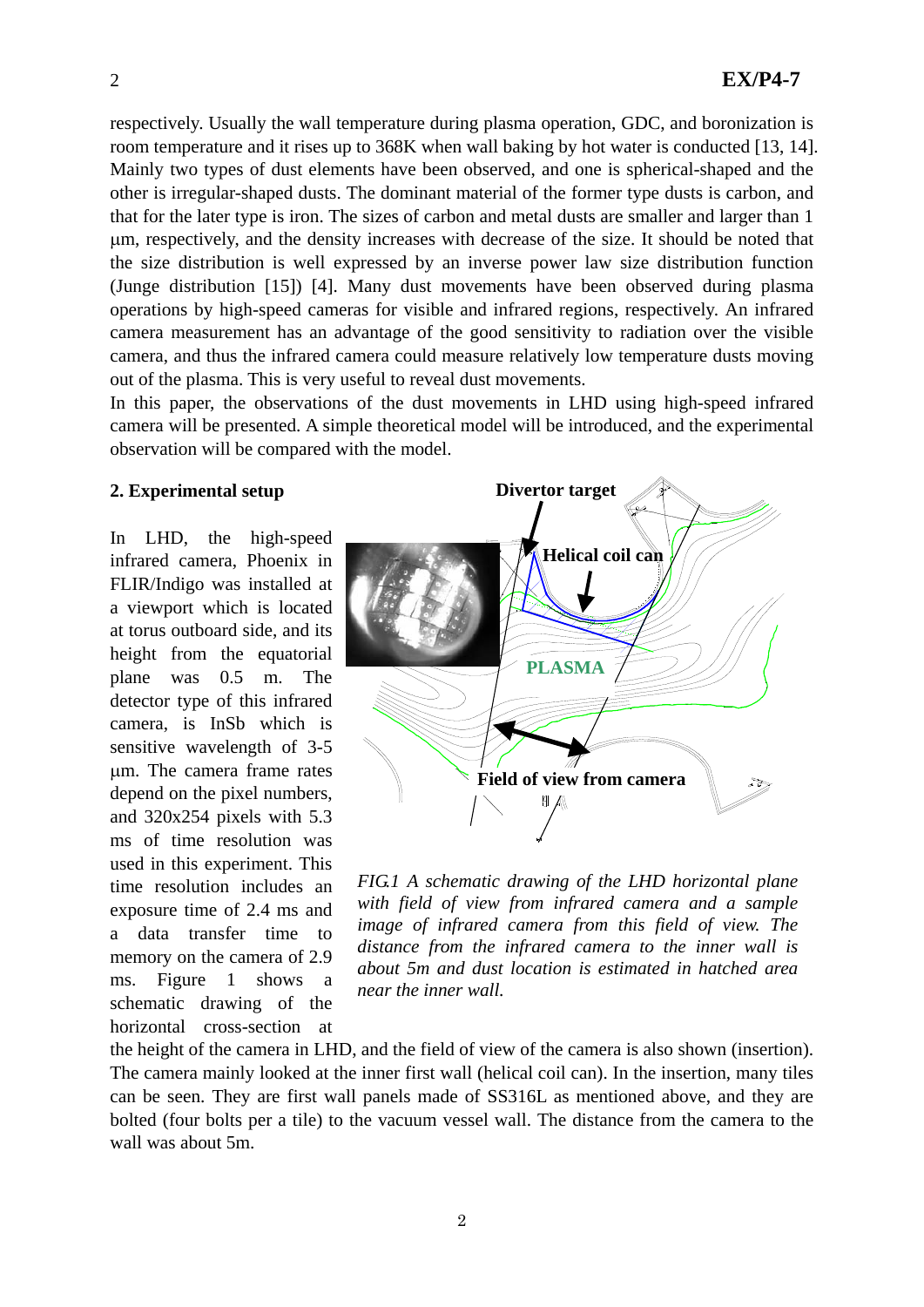





*FIG.2 Movement of heated dust particles in after-glow of hydrogen plasma observed by infrared camera. (a) observed image by infrared camera. Observed areas for each dust, D1 and D2, are shown as squares (b) dust, D1, images located in ellipse by solid line and reflected images are shown by dotted line (c) dust, D2, images. Allows show moving directions.*

# **(a) 3. Experimental results**

The observation of dust particles using the high-speed infrared camera was conducted after the plasma temperature decrease for radiation collapse for many dusts has been observed during this phase. In this case, plasma was not fully collapsed, but neutral beam injection (NBI) heating sustains the low temperature plasma. Such situation can appear for the existence of steady state plasma confinement

magnetic surfaces in the heliotron-type device. Dust particles were observed to move various directions, and it seems to be random. It should be noted that we have not detected above mentioned dusts movement by the camera during the glow discharge wall conditioning operation.

We focus on the two dusts, D1 and D2 in Fig. 2, to analyze their movement. Figure 2 shows their movements observed by an infrared camera. Several images are superimposed on these images to show dust



*FIG.3 Time evolution of velocity of the dust particle, (a) D1, and (b) D2.* 

trajectories. These two dusts are unique for t hat their reflection images can be seen on the first wall, and thus, they are considered to move near the inner wall, though the three-dimensional positions of the dusts are not obtained at th is stage. Velocities of the dusts on the assumed plane neat the inner wall which is shown in Fig. 1 were estimated, and the time evolutions of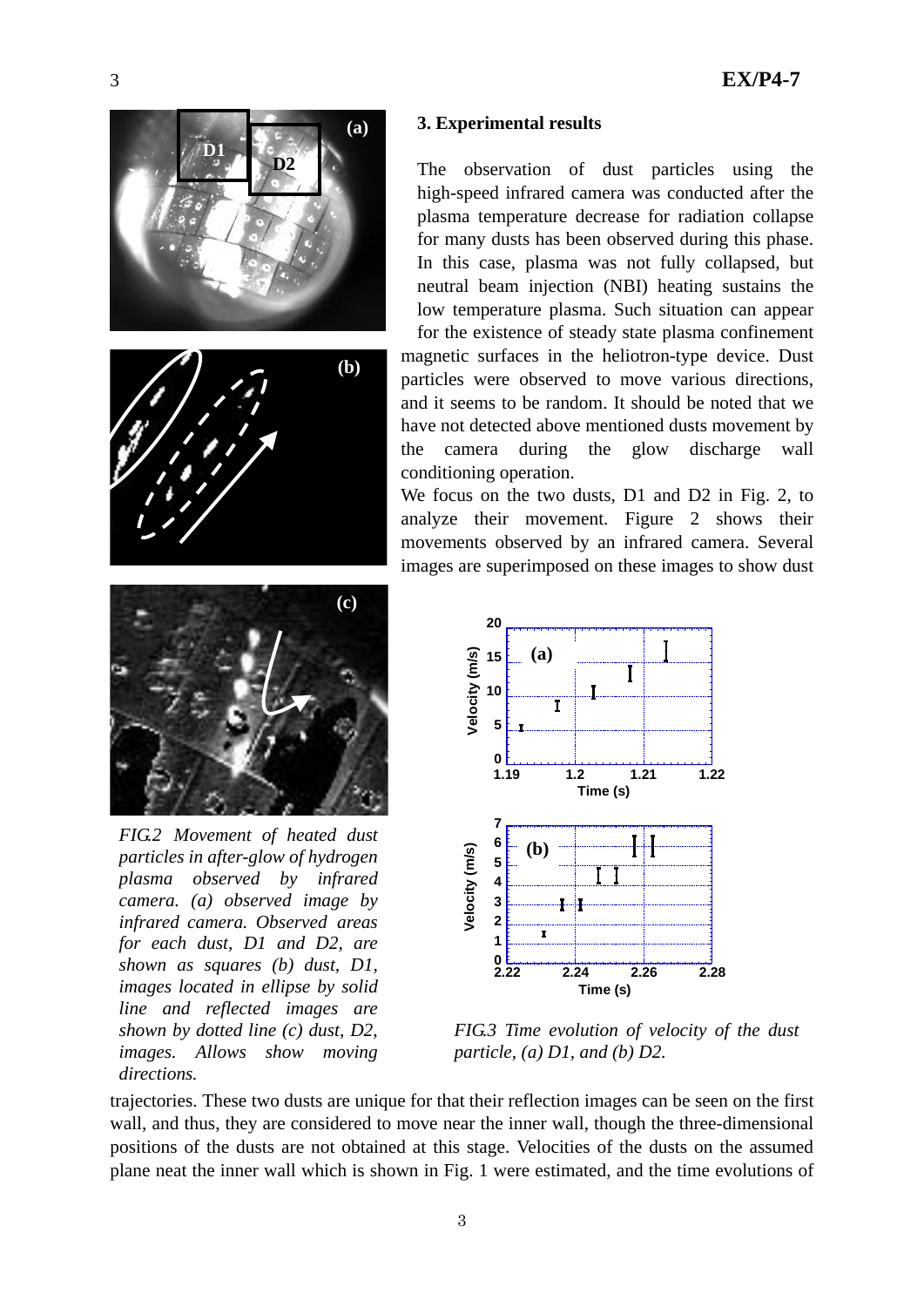(3)

the velocity are depicted in Fig.3. As shown in Fig. 2 (b), D1 moved upward straightly, and it seems to move along the helical coil can on this assumed plane. The dust's velocity on the plane increased from 5 to 15 m/s during observed time, and it looks to be accelerated with  $500 \text{m/s}^2$  in apparent.

Moving direction of D2 is almost vertically downward. After 2.263 s, D2 looks to collide with the wall and then its moving direction is changed clearly as shown in Fig.2 (c). This observation clearly indicates the importance of the dust reflection on the wall to reveal the dust movement. In Fig.2 (c), the distance between real dusts and their reflection images were smaller than those in Fig. 2 (b). The real dust images are indicated at left side in the ellipse by solid line on this picture and their reflected images are shown in the ellipse by dotted line around center of this picture. Apparent velocity of D2 is about 1 to 6 m/s, and is slower than that of D1.

#### **4. Theoretical modeling**

the confined plasma and moving direction is along the magnetic field lines with this edge connected to the wall, three kinds of force are considered to compare effective forces to dust movement [11, 16-18]. The dust particle is estimated as a spherical shape with diameter of few μm and negative charge. This diameter is reasonable in actual devices [4-6]. The dust dynamics is depending on background plasma parameters and the fields. To compare the experimental results and theoretical modeling, theoretical modeling for 1-D dust dynamics along the magnetic field is considered. If dust particles are located between the first wall and

The drag force due to ion absorption can be obtained in the form

$$
\boldsymbol{F}_{iab} = \pi R_d^2 n m_i v^2 (1 - Q_d e/2 e \varepsilon_0 R_d m_i v^2)
$$
\n<sup>(1)</sup>

where  $R_d$  is a diameter of dust,  $m_i$  is a mass of ion,  $n$  is a density,  $Q_d$  is a charge of dust, V is ion flow velocity along the magnetic field line. The drag force due to Coulomb scattering can be obtained in the form

$$
F_{isc} = nQ_d^2 e^2 \ln \Lambda / 4e \varepsilon^2 m_i v^2 \tag{2}
$$

where  $\ln A$  is the Coulomb logarithm for an attractive dust potential. The electrostatic force can be obtained in the form

 $\bm{F}_E = Q_d E$ 

A charge o f dust particle is written from an equilibrium equation due to charging time faster than a time of dynamics of a dust and it can be obtained in the form

$$
Z_d / R_d T_e = 1.06 \times 10^{28} \tag{4}
$$

than a time of dynamics of a dust and it can be obtained in the form<br>  $Z_d / R_d T_e = 1.06 \times 10^{28}$  (4)<br>
where  $R_d$  is a diameter of dust particle. An ion flow along the magnetic field line is almost the same order of ion sound speed and then  $V_{\xi}$  can be obtained for the isothermal ion

$$
V; c_s = \sqrt{(T_e + T_i)/m_i} = \sqrt{2T/m_i}
$$
 (5)

From substitute Eq.  $(4)$  for Eqs.  $(1)$ ,  $(2)$  and  $(3)$ , each parameters are written as followings,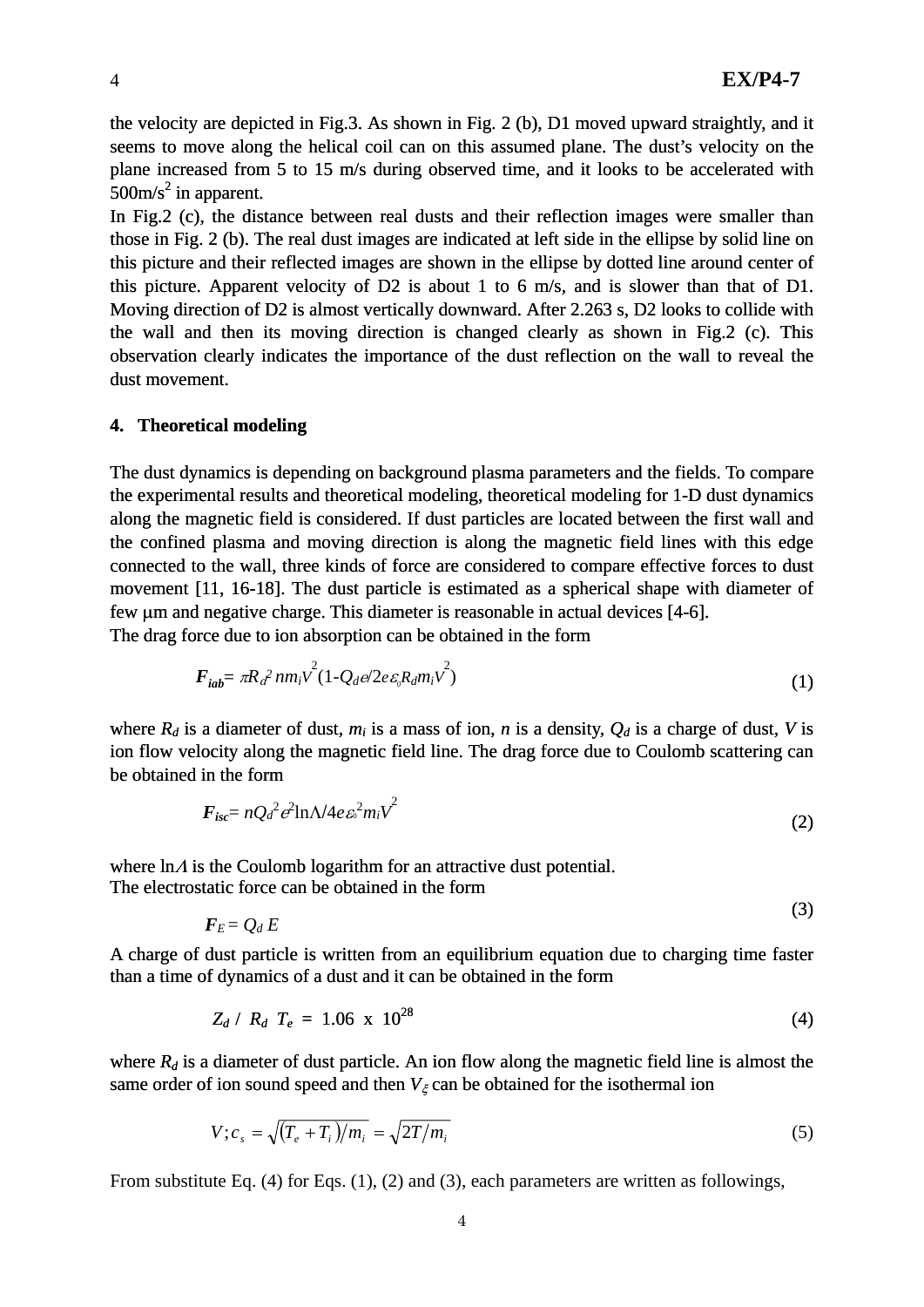$$
F_{iab} = 2.17 \times 10 \, nT R_d^2 \tag{6}
$$

$$
F_{isc} = 1.14 \times 10^2 n T R_d^2 \tag{7}
$$

$$
F_E = 1.70 \times 10^9 \, nTE \tag{8}
$$

forces are the drag force due to ion absorption, Eq. (6), and Coulomb scattering, Eq. (7). Here electrostatic force is negligible small because a dust particle is located out of the Debye sheath, where the strong electrostatic field strongly affects dynamics of a dust particle. Therefore, a force dust particle  $F_{\xi}$  is written as following, For Eqs. (6) –(8), plasma parameters are considered a low density plasma a order of  $10^{17}$  m<sup>-3</sup> as after-glow plasma and  $T_e$  and  $T_i$  are a few eV. From comparison of Eq. (6) – (8), dominant

$$
F_{\xi} = F_{iab} + F_{isc} = 1.35 \times 10^2 nTR_d^2 \tag{9}
$$

Using Eq. (9), an estimation of dust diameter can be done. An equation of motion for dust particles along the magnetic field line is

$$
M_d \, dV_d/dt = F_{\xi} = F_{iab} + F_{isc} = 1.35 \times 10^2 \, nTR_d^2 \tag{10}
$$

$$
M_d = 4\pi/3 R_d^3 \rho_d \tag{11}
$$

dust mass, Eq. (11), experimental observations of acceleration or deceleration of a dust mechanics of dust particles and expand these modeling. where  $\rho_d$  is a density of dust particle and this is depending on a dust element. From the different dependences of the dust radius between the equation of motion, Eq. (10), and the particle, an electron density, electron temperature and element of a dust, diameter of dust particle have been estimated. This estimating method is useful to understand moving

It is needed more calibration to determine a dust position in Figs.3, but in near future both parameters from estimated diameter by theoretical modeling and observed dust particle diameters will be compared.

## **5. Summary**

dusts velocities are  $1 - 15$  m/s in apparent, and they looks to be accelerated. The moving Using the high-speed infrared camera, dust movements were observed in the residual low temperature plasma after radiation collapse in LHD. We focused on the two dusts those real and reflected on the wall radiations could be observed simultaneously. That suggests the dusts were located near the wall. Assumed plane was utilized to analyze the dust movements. The direction of one of dusts was changed clearly after its collision with the wall, and that suggests the interactions between dusts and the wall are important process to predict the dust movement in fusion devices.

We observed the real and reflected radiation of a dust as mentioned above, and we will be able to obtain the real three-dimensional dust's position. Unfortunately, we have not obtained